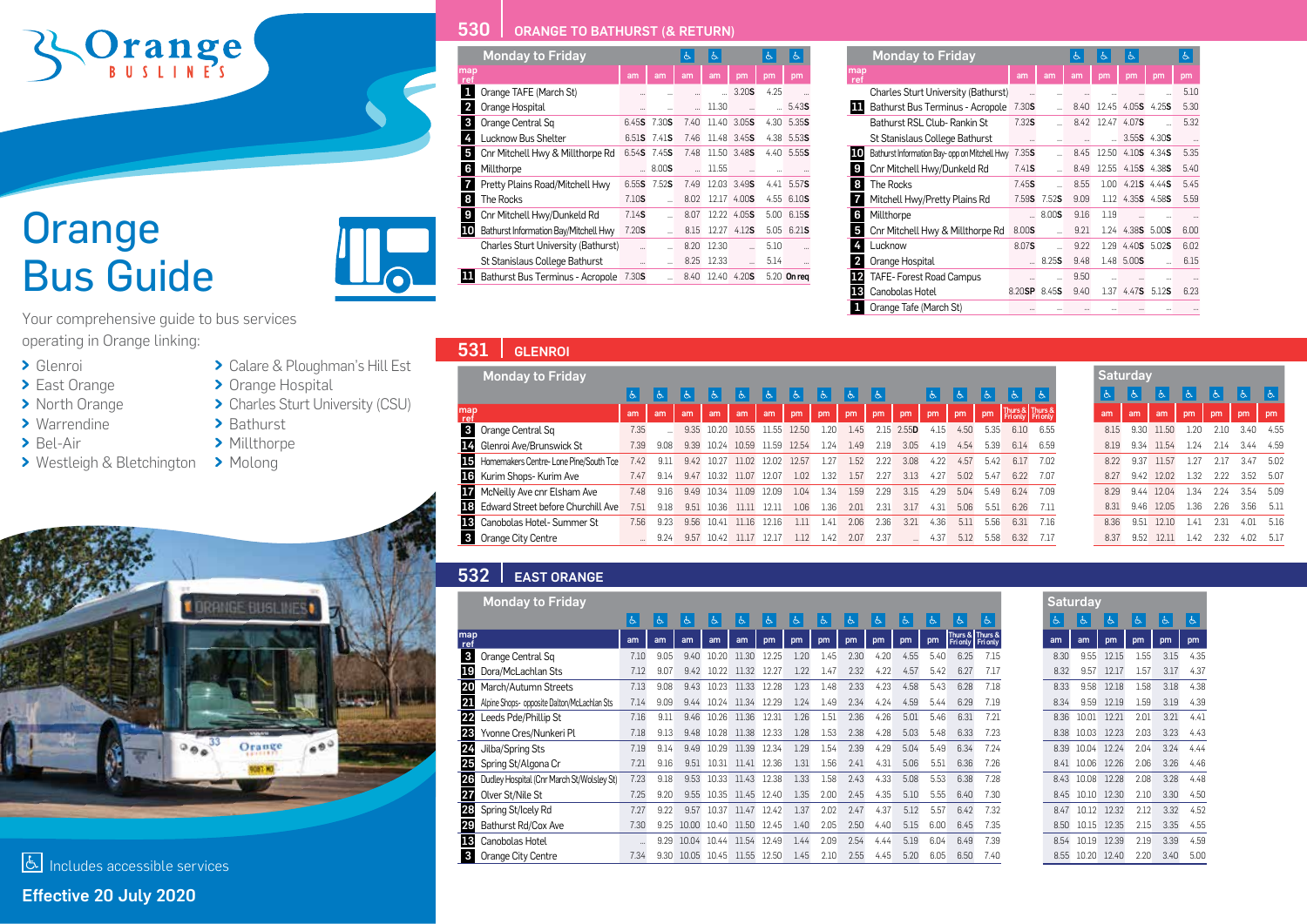## Prange

#### Bus Services

| 530  | <b>Orange to Bathurst</b>                          |
|------|----------------------------------------------------|
|      | Operates Monday to Friday except public holidays   |
| 531  | Glenroi                                            |
|      | Operates Monday to Saturday except public holidays |
|      | East Orange                                        |
| 532  | Operates Monday to Saturday except public holidays |
|      | <b>North Orange</b>                                |
| 533  | Operates Monday to Saturday except public holidays |
|      | Warrendine                                         |
| 534  | Operates Monday to Saturday except public holidays |
|      | Bel-Air via Westleigh & Bletchington               |
| 535  | Operates Monday to Saturday except public holidays |
|      | Bel-Air via Calare & Ploughman's                   |
| 535A | <b>Hill Estate</b>                                 |
|      | Operates Monday to Saturday except public holidays |
| 536  | <b>Orange to Molong</b>                            |
|      | Operates Monday to Friday except public holidays   |
| 537  | <b>Orange Hospital</b>                             |
|      | Operates Monday to Saturday except public holidays |
|      | CSU via Bletchington & North Orange                |
| 538  | Operates Monday to Saturday except public holidays |
|      |                                                    |

#### Accessible services

Routes so marked will generally be serviced by a fully wheelchair accessible bus. Periodic maintenance may affect availability, please check prior to journey.

Disclaimer: Information in this timetable is based on the latest details at the time of printing, and is subject to change without notice.

For more information visit www.orangebuslines.com.au or call (02) 6362 3197

Version 3.0 20 July 2020 TG20274

#### 533 NORTH ORANGE

| <b>Monday to Friday</b>        |        |      |       |       |      |      |      |      |      |             |
|--------------------------------|--------|------|-------|-------|------|------|------|------|------|-------------|
|                                | 占      | Ġ.   | Ġ.    | é.    | 占    | 占    | 占    | Ġ.   | Ġ.   | 占           |
| map<br>ref                     | am     | am   | am    | am    | pm   | pm   | pm   | pm   | pm   | pm          |
| 3<br>Orange City Centre        | 7.11   | 9.08 | 10.50 | 11.50 | 1.00 | 1.25 | 2.10 | 4.25 | 5.10 | 5.35        |
| TAFE-March/Anson Sts<br>1      | 7.13   | 9.10 | 10.52 | 11.52 | 1.02 | 1.27 | 2.12 | 4.27 | 5.12 | 5.37        |
| 30<br>Margaret St/Kearneys Dr  | 7.16   | 9.13 | 10.55 | 11.56 | 1.05 | 1.30 | 2.15 | 4.31 | 5.15 | 5.40        |
| 31<br>Roselawn Dr/Hill St      | 7.18   | 9.15 | 10.57 | 11.57 | 1.07 | 1.32 | 2.17 | 4.33 | 5.17 | 5.42        |
| 32<br>William Maker/Romano Dr  | 7.20   | 9.17 | 10.59 | 11.59 | 1.09 | 1.34 | 2.19 | 4.35 | 5.19 | 5.44        |
| 33<br>North Orange Shops       | 7.25   | 9.21 | 11.03 | 12.03 | 1.13 | 1.38 | 2.23 | 4.39 | 5.23 | 5.48        |
| 34<br>Anson/Phillip Roundabout | 7.28   | 9.27 | 11.09 | 12.09 | 1.19 | 1.44 | 2.29 | 4.45 | 5.29 | 5.53        |
| 3<br>Orange Central Sq         | On Rea | 9.31 | 11.13 | 12.13 | 1.23 | 1.48 | 2.33 | 4.49 |      | 5.33 On Rea |

| <b>Saturday</b> |       |       |      |      |  |  |  |  |  |  |  |  |
|-----------------|-------|-------|------|------|--|--|--|--|--|--|--|--|
| Ġ.              | 占     | 占     | 占    | Ġ.   |  |  |  |  |  |  |  |  |
| am              | am    | pm    | pm   | pm   |  |  |  |  |  |  |  |  |
| 8.45            | 10.30 | 12.20 | 2.00 | 4.10 |  |  |  |  |  |  |  |  |
| 847             | 10.32 | 1222  | 2.02 | 4.12 |  |  |  |  |  |  |  |  |
| 8.50            | 10.35 | 12.25 | 2.05 | 4.15 |  |  |  |  |  |  |  |  |
| 8.52            | 10.37 | 12.27 | 2.07 | 4.17 |  |  |  |  |  |  |  |  |
| 8.54            | 10.39 | 12.31 | 2.09 | 4.21 |  |  |  |  |  |  |  |  |
| 9.00            | 10.45 | 12.35 | 2.15 | 4.25 |  |  |  |  |  |  |  |  |
| 9.04            | 10.49 | 12.39 | 2.19 | 4.29 |  |  |  |  |  |  |  |  |
| 9 N 7           | 10.53 | 12.43 | 223  | 4.33 |  |  |  |  |  |  |  |  |

#### 534 WARRENDINE

| <b>Monday to Friday</b>                         |        |                 |       |       |       |             |      |      |             |      |                                                       |      | Saturda    |      |
|-------------------------------------------------|--------|-----------------|-------|-------|-------|-------------|------|------|-------------|------|-------------------------------------------------------|------|------------|------|
|                                                 |        | Ġ.              | Ġ.    | Ġ.    | ę.    |             | 氐    | Ġ.   | Ò.          | Ğ    |                                                       | 责    | s.         | s.   |
| map<br>ref                                      | am     | am              | am    | pm    | pm    | pm          | pm   | pm   | pm          |      | Thurs & Thurs & Thurs &<br>Fri only Fri only Fri only |      | am         | am   |
| 3<br>Orange City Centre                         | 111    |                 | 10.00 | 1200  | 12.45 | 2.00        | 2.30 | 4.30 | 5.15        | 5.45 | 6.35                                                  | 7.15 | 9.00# 10.4 |      |
| Orange Aquatic Centre/Orange Bowling Club<br>35 | 7.25   |                 | 10.03 | 12.03 | 12.48 | 2.03        | 2.33 | 4.33 | 5.18        | 5.48 | 6.38                                                  | 7.18 | 9.03       | 10.4 |
| 36<br>Forest Road/Tynan St                      | 7.30   | 8.56            | 10.08 | 12.08 | 12.53 | 2.08        | 2.38 | 4.38 | 5.23        | 5.53 | 6.43                                                  | 7.23 | 9.12       | 10.5 |
| 37<br>Endeavour Ave/Cecil Rd                    | 7.34   | 9.00            | 10.12 | 12.12 | 12.57 | 2.12        | 7.47 | 4.42 | 5.27        | 5.57 | 6.47                                                  | 7.27 | 9.16       | 10.5 |
| 38<br>Racecourse Rd/Kenna St                    | 7.36   | 9 N 2           | 10.14 | 1214  | 12.59 | 2.14        | 2.44 | 4.44 | 5.29        | 5.59 | 6.49                                                  | 7.29 | 9.18       | 10.5 |
| Calare Public School-Wentworth/Frost Sts<br>39  | 7.37   | 9.03            | 10.15 | 1215  | 1.00  | 2.15        | 2.45 | 4.45 | 5.30        | 6.00 | 6.50                                                  | 7.30 | 9.19       | 11(  |
| 40<br>Moulder St/Trinity Pl                     | 7.40   | 9.06            | 10.18 | 12.18 | 1.03  | 2.18        | 2.48 | 4.48 | 5.33        | 6.03 | 6.53                                                  | 7.33 | 9.22       | 11(  |
| <b>Shell Service Station</b><br>4               | 7.41   | 9 <sub>07</sub> | 10.19 | 12.19 | 1.04  | 2.19        | 2.49 | 4.49 | 5.34        | 6.04 | 6.54                                                  | 7.34 | 9.23       | 11.0 |
| Orange Central Sq<br>3                          | On Rea | 9.08            | 10.20 | 12.20 |       | 1.05 On Rea | 2.50 |      | 4.50 On Rea | 6.05 | 6.55                                                  | 7.35 | 9.24       | 11.0 |

|       | <b>Saturday</b> |              |      |
|-------|-----------------|--------------|------|
| Ġ.    | Ġ.              | Ġ.           | Á.   |
| am    | am              | pm           | pm   |
| 9.00# |                 | 10.45 12.45# | 2.30 |
| 9.03  | 10.48           | 12.48        | 2.33 |
| 9.12  | 10.53           | 12.58        | 2.38 |
| 9.16  | 10.57           | 1.02         | 242  |
| 9.18  | 10.59           | 1.04         | 244  |
| 9.19  | 11.00           | 1.05         | 2.45 |
| 9.22  | 11.03           | 1.08         | 248  |
| 9.23  | 11.04           | 1.09         | 2.49 |
| 9.24  | 11.05           | 1.10         | 2.50 |

#### 535 | BEL-AIR via WESTLEA & BLETCHINGTON

|            | <b>Monday to Friday</b>                 |                      |      |       |       |      |      |      |             |
|------------|-----------------------------------------|----------------------|------|-------|-------|------|------|------|-------------|
|            |                                         |                      | Ġ.   | Ġ.    | Ġ.    | 占    | 占    | と    |             |
| map<br>ref |                                         | am                   | am   | am    | pm    | pm   | pm   | pm   | pm          |
| 3          | Orange City Centre                      | $\cdots$             | 9.10 | 11.00 | 12.20 | 1.20 | 2.15 | 4.40 | 5.20        |
| 42         | Orange High - opposite in Coronation Dr | $\ddot{\phantom{a}}$ | 9.13 | 11.03 | 12.23 | 1.23 | 2.18 | 4.43 | 5.23        |
| 43         | Coronation Dr/Kooronga Ave              | 7.17                 | 9.14 | 11.04 | 12.24 | 1.24 | 2.19 | 4.44 | 5.24        |
| 44         | Forbes Rd/Coogal Dr                     | 7.20                 | 9.17 | 11.07 | 12.30 | 1.27 | 2.22 | 4.47 | 5.27        |
| 45         | Bill Marshall Drive/Braemar Cct         | 7.22                 | 9.19 | 11.09 | 12.32 | 1.29 | 2.24 | 4.49 | 5.29        |
| 46         | Cherrywood Nursing Home-opposite        | 7.23                 | 9.20 | 11.10 | 12.33 | 1.30 | 2.25 | 4.50 | 5.30        |
| 47         | Molong Road/Burrendong Way              | 7.24                 | 9.21 | 11.11 | 12.34 | 1.31 | 2.26 | 4.51 | 5.31        |
| 48         | Kearneys Drive/Botanic Way              | 7.28                 | 9.26 | 11.16 | 12.39 | 1.36 | 2.31 | 4.56 | 5.36        |
| 49         | Sampson/Margaret St                     | 7.31                 | 9.29 | 11.19 | 12.42 | 1.39 | 2.34 | 4.59 | 5.39        |
| 50         | Village Life-Hartas Ln                  | 7.32                 | 9.30 | 11.20 | 12.43 | 1.40 | 2.35 | 5.00 | 5.40        |
| 41         | <b>Shell Service Station</b>            | 7.36                 | 9.34 | 11.24 | 12.47 | 1.44 | 2.39 | 5.04 | 5.44        |
| 3          | Orange Central Sq                       | On Rea               | 9.35 | 11.25 | 12.48 | 1.45 | 2.40 |      | 5.05 On Rea |

| Saturday |       |       |      |                |                           |  |  |  |  |  |  |  |
|----------|-------|-------|------|----------------|---------------------------|--|--|--|--|--|--|--|
| Ġ.       | 占     | 占     | 占    | $\overline{6}$ | $\overline{\mathfrak{b}}$ |  |  |  |  |  |  |  |
| am       | am    | pm    | pm   | pm             | pm                        |  |  |  |  |  |  |  |
|          | 10.00 | 12.50 | 1.50 | 3.45           | 5.20                      |  |  |  |  |  |  |  |
|          | 10.03 | 12.53 | 1.53 | 3.48           | 5.23                      |  |  |  |  |  |  |  |
| 8.00     | 10.04 | 12.54 | 1.54 | 3.49           | 5.24                      |  |  |  |  |  |  |  |
| 8.03     | 10.07 | 12.57 | 1.57 | 3.52           | 5.27                      |  |  |  |  |  |  |  |
| 8.05     | 10.09 | 12.59 | 1.59 | 3.54           | 5.29                      |  |  |  |  |  |  |  |
| 8.06     | 10.10 | 1.00  | 2.00 | 3.55           | 5.30                      |  |  |  |  |  |  |  |
| 8.07     | 10.11 | 1.01  | 2.01 | 3.56           | 5.31                      |  |  |  |  |  |  |  |
| 8.12     | 10.16 | 1.06  | 2.06 | 4.01           | 5.36                      |  |  |  |  |  |  |  |
| 8.15     | 10.19 | 1.09  | 2.09 | 4.04           | 5.39                      |  |  |  |  |  |  |  |
| 8.16     | 10.20 | 1.10  | 2.10 | 4.05           | 5.40                      |  |  |  |  |  |  |  |
| 8.20     | 10.24 | 1.14  | 2.14 | 4.09           | 5.44                      |  |  |  |  |  |  |  |
| 8.21     | 10.25 | 1.15  | 2.15 | 4.10           | 5.45                      |  |  |  |  |  |  |  |

#### **535A** BEL-AIR via CALARE & PLOUGHMAN'S HILL ESTATE

|            | <b>Monday to Friday</b>                 |      |      |      |       |       |      |                      |      |      |
|------------|-----------------------------------------|------|------|------|-------|-------|------|----------------------|------|------|
|            |                                         | ė.   |      | ė.   | é.    | Ġ.    | Ġ,   | Ġ.                   | Ġ.   | Ġ.   |
| map<br>ref |                                         | am   | am   | am   | am    | pm    | pm   | pm                   | pm   | pm   |
| 3          | Orange City Centre                      |      |      | 9.30 | 11.30 | 12.55 | 1.50 | 2.50                 | 4.50 | 5.15 |
| 42         | Orange High - opposite in Coronation Dr |      |      | 9.33 | 11.33 | 12.58 | 1.53 | 2.53                 | 4.53 | 5.18 |
| 51         | Ploughmans Ln/Stirling Ave              | 7.15 | 7.30 | 9.35 | 11.35 | 1.00  | 1.55 | 2.56                 | 4.55 | 5.20 |
| 52         | Cargo Road/Carwoola Dr                  | 7.19 | 7.35 | 9.39 | 1142  | 1.04  | 1.59 | 3.00                 | 4.59 | 5.24 |
| 53         | Poplars Drive/Forbes Rd                 | 7.21 | 7.37 | 9.41 | 11 44 | 1.06  | 2.01 | 3.02                 | 5.01 | 5.26 |
| 5          | Braeburn Crescent/Valencia Dr           | 7.22 | 7.38 | 9.42 | 11.45 | 1.07  | 2.02 | 3.04                 | 5.02 | 5.27 |
| 47         | Molong Road/Burrendong Way              | 7.25 |      | 9.45 | 11.48 | 1.10  | 2.05 | 3.07                 | 5.05 | 5.30 |
| 41         | <b>Shell Service Station</b>            | 7.27 |      | 9.47 | 11.50 | 1.12  | 2.07 | 3.09                 | 5.07 | 5.32 |
| 3          | Orange Central Sq                       | 7.28 | 8.12 | 9.48 | 11.51 | 1.13  | 2.08 | $\ddot{\phantom{a}}$ | 5.08 | 5.33 |

|      | <b>Saturday</b> |              |      |
|------|-----------------|--------------|------|
| 占    | 占               | Ġ.           | Ġ.   |
| am   | am              | pm           | pm   |
|      | 10.25           | 2.15         | 2.55 |
|      | 10.28           | 2.18         | 2.58 |
| 8.10 | 10.30 2.20      |              | 3.00 |
| 8.14 | 10.34           | 2.24         | 3.04 |
|      | 8.16 10.36      | 2.26         | 3.06 |
|      | 8.17 10.37      | 2.27         | 3.07 |
| 8.20 | 10.40           | 2.30         | 3.10 |
|      | 8.22 10.42      |              | 3.12 |
|      | 8.23 10.43      | <b>ALC 1</b> | 3.13 |

#### **Explanations**

- Operates school days with school day diversions.
- Operates school days only.
- Sets down Peisley Street not Canobolas Hotel.
- Operates to & from Orange Hospital on Route 534.
- On Req Driver will stop On Request.